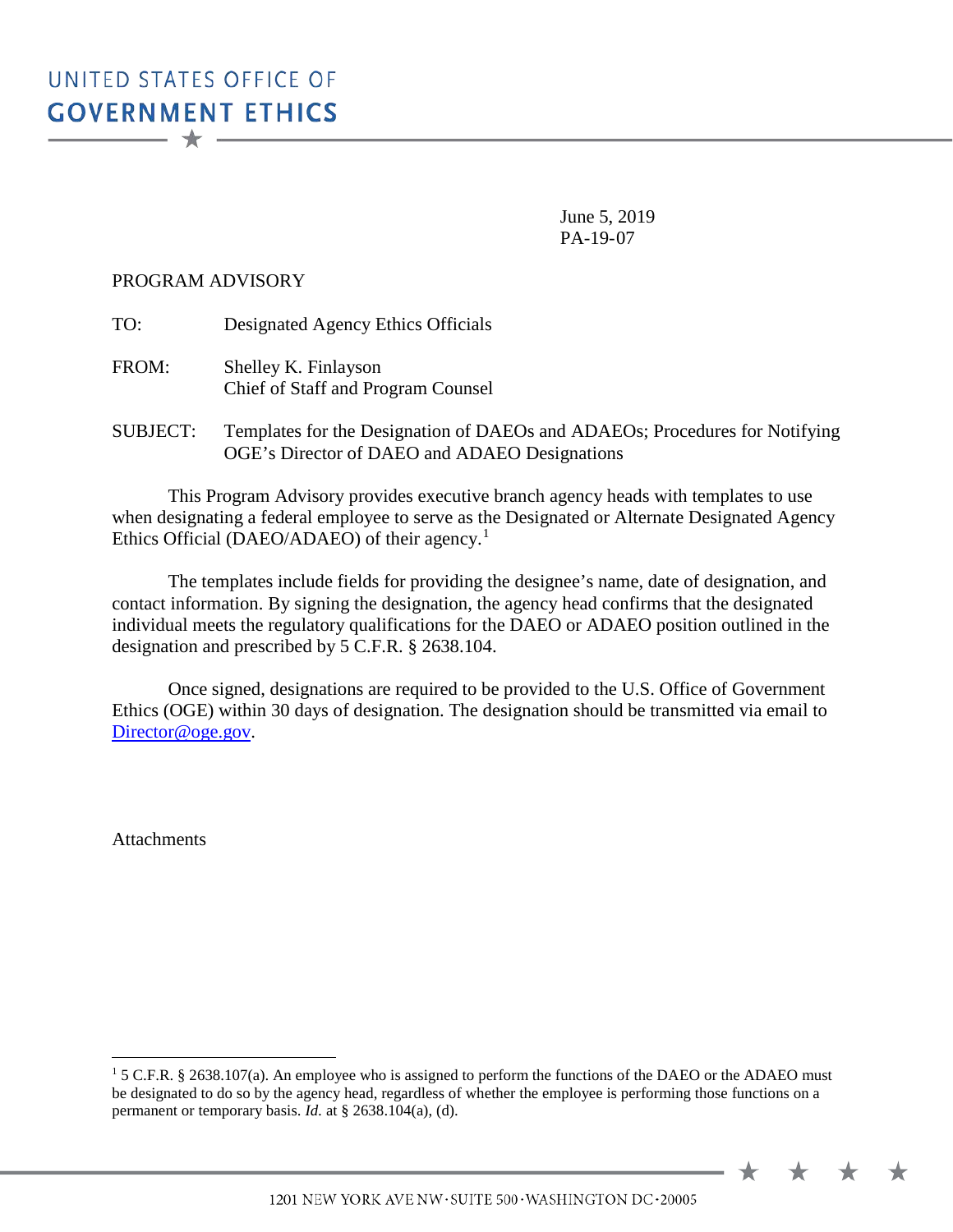## **NOTIFICATION OF DESIGNATION** DESIGNATED AGENCY ETHICS OFFICIAL

|             | In accordance with the Ethics in Government Act of 1978 and pursuant to 5 C.F.R. § 2638.107, |
|-------------|----------------------------------------------------------------------------------------------|
| I designate | to serve as the Designated Agency Ethics Official                                            |
| (DAEO) of   |                                                                                              |

- The DAEO is an employee at an appropriate level in the organization, such that the DAEO is able to coordinate effectively with officials in relevant agency components and gain access to the agency head when necessary to discuss important matters related to the agency's ethics program.
- The DAEO has demonstrated the knowledge, skills, and abilities necessary to:
	- o manage a significant agency program,
	- o understand and apply complex legal requirements, and
	- o generate support for building and sustaining an ethical culture in the organization.
- The DAEO is at the senior executive level or higher at any agency with 1,000 or more employees, unless the agency has fewer than 10 positions at that level.

|                                                                                                                                                                                                                                                                                                                                                                                                |                                                                         | <b>Submit</b>                                                                                                                                                                        |
|------------------------------------------------------------------------------------------------------------------------------------------------------------------------------------------------------------------------------------------------------------------------------------------------------------------------------------------------------------------------------------------------|-------------------------------------------------------------------------|--------------------------------------------------------------------------------------------------------------------------------------------------------------------------------------|
|                                                                                                                                                                                                                                                                                                                                                                                                |                                                                         |                                                                                                                                                                                      |
|                                                                                                                                                                                                                                                                                                                                                                                                | <b>NOTIFICATION OF DESIGNATION</b><br>DESIGNATED AGENCY ETHICS OFFICIAL |                                                                                                                                                                                      |
| In accordance with the Ethics in Government Act of 1978 and pursuant to 5 C.F.R. § 2638.107,<br>I designate _____________________________ to serve as the Designated Agency Ethics Official                                                                                                                                                                                                    |                                                                         |                                                                                                                                                                                      |
| This designation is effective on _______________.                                                                                                                                                                                                                                                                                                                                              |                                                                         |                                                                                                                                                                                      |
|                                                                                                                                                                                                                                                                                                                                                                                                |                                                                         |                                                                                                                                                                                      |
|                                                                                                                                                                                                                                                                                                                                                                                                |                                                                         |                                                                                                                                                                                      |
| The DAEO is the employee with primary responsibility for directing the daily activities of the<br>agency's ethics program and coordinating with the United States Office of Government Ethics<br>(OGE). I confirm that<br>DAEO as set forth in 5 C.F.R. § 2638.104(b):                                                                                                                         |                                                                         | meets the following regulatory requirements of the                                                                                                                                   |
| The DAEO is an employee at an appropriate level in the organization, such that the<br>agency's ethics program.                                                                                                                                                                                                                                                                                 |                                                                         | DAEO is able to coordinate effectively with officials in relevant agency components and<br>gain access to the agency head when necessary to discuss important matters related to the |
| The DAEO has demonstrated the knowledge, skills, and abilities necessary to:<br>$\bullet$                                                                                                                                                                                                                                                                                                      |                                                                         |                                                                                                                                                                                      |
| manage a significant agency program,<br>$\circ$<br>$\circ$<br>$\circ$                                                                                                                                                                                                                                                                                                                          | understand and apply complex legal requirements, and                    | generate support for building and sustaining an ethical culture in the organization.                                                                                                 |
| The DAEO is at the senior executive level or higher at any agency with 1,000 or more<br>employees, unless the agency has fewer than 10 positions at that level.                                                                                                                                                                                                                                |                                                                         |                                                                                                                                                                                      |
| I understand that on an ongoing basis the DAEO must demonstrate the capacity to serve as an<br>effective advocate for the executive branch ethics program, show support for the mission of the<br>executive branch ethics program, prove responsive to the OGE Director's requests for documents<br>and information related to the ethics program, and serve as an effective liaison with OGE. |                                                                         |                                                                                                                                                                                      |
| Date                                                                                                                                                                                                                                                                                                                                                                                           | Signature (agency head)                                                 |                                                                                                                                                                                      |
|                                                                                                                                                                                                                                                                                                                                                                                                | Title                                                                   |                                                                                                                                                                                      |
| <b>Submit</b>                                                                                                                                                                                                                                                                                                                                                                                  |                                                                         |                                                                                                                                                                                      |
| Office of Government Ethics                                                                                                                                                                                                                                                                                                                                                                    | <b>Clear Form</b>                                                       | OGE Form 241A (5/2019)                                                                                                                                                               |